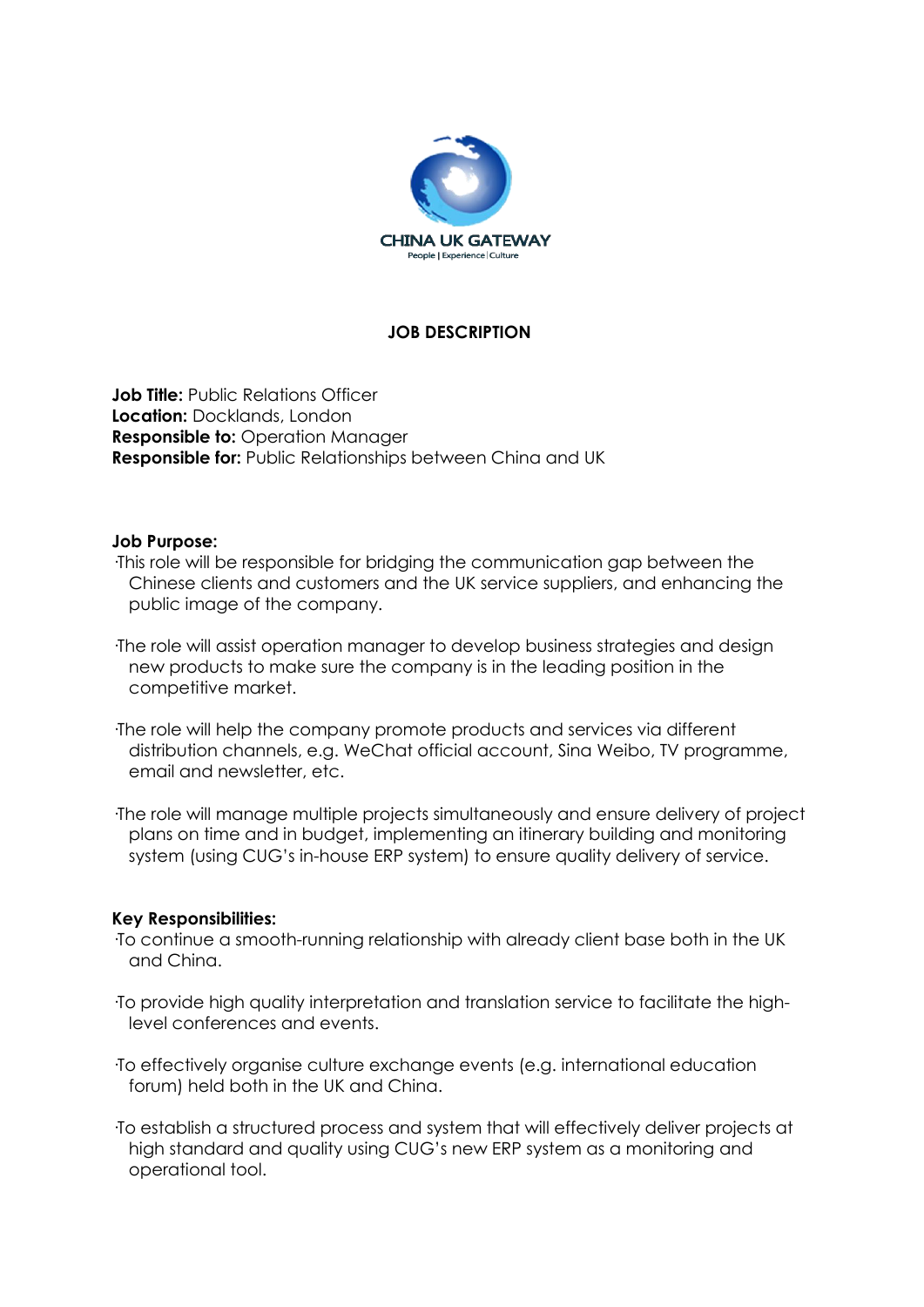- ·To work in partnership with other team members to research and design a consistent attraction procedure that will inform CUG's service offering.
- ·To work with various service providers here in the UK in understanding availability and pricing in order to best inform clients and customers from China on an accurate itinerary development.
- ·To manage individual projects simultaneously while maintaining an overall management of a block of projects linked by operations or otherwise.
- ·To champion the use of modern tools and technologies in ensuring a smooth run of delivery.
- ·To help with developing and managing full lifecycle project development and implementing an efficient project management procedure, both internally and externally.
- ·To build a diverse and inclusive end-to-end project process that will aim to maximise clientele and ensure we have access to a broader and more diverse client and customer pool both in China and in UK.
- ·To perform other duties are assigned by the Project Coordinator and Director in line with the activities of the business.

# **PERSON SPECIFICATION**

# **Educational Qualifications and Achievements**

#### **Essential Criteria:**

Graduate with degree from either Business and Events Management courses, Interpretation and Translation or other related courses.

#### **Desirable Criteria:**

High-quality interpreting skills and comprehensive understanding on Chinese and English culture.

# **Knowledge and Experience**

# **Essential Criteria:**

Ability to lead on the design and execution of multiple project and event activities with proven experience of managing such.

Demonstrable experience of building itineraries and activities for a full-cycle event. Experience of managing international relationship especially between China and UK, with proven ability to lead on projects and events involving both countries. Experience of designing and agreeing clear objectives for international projects and breaking down large goals into smaller day-to-day goals.

Understanding of project or event management planning techniques and tools, especially using technology to manage the process of planning and execution where applicable.

Ability to work within budget and deliver events to expected standard and quality. Ability to help with the press release to enhance the public image of the company.